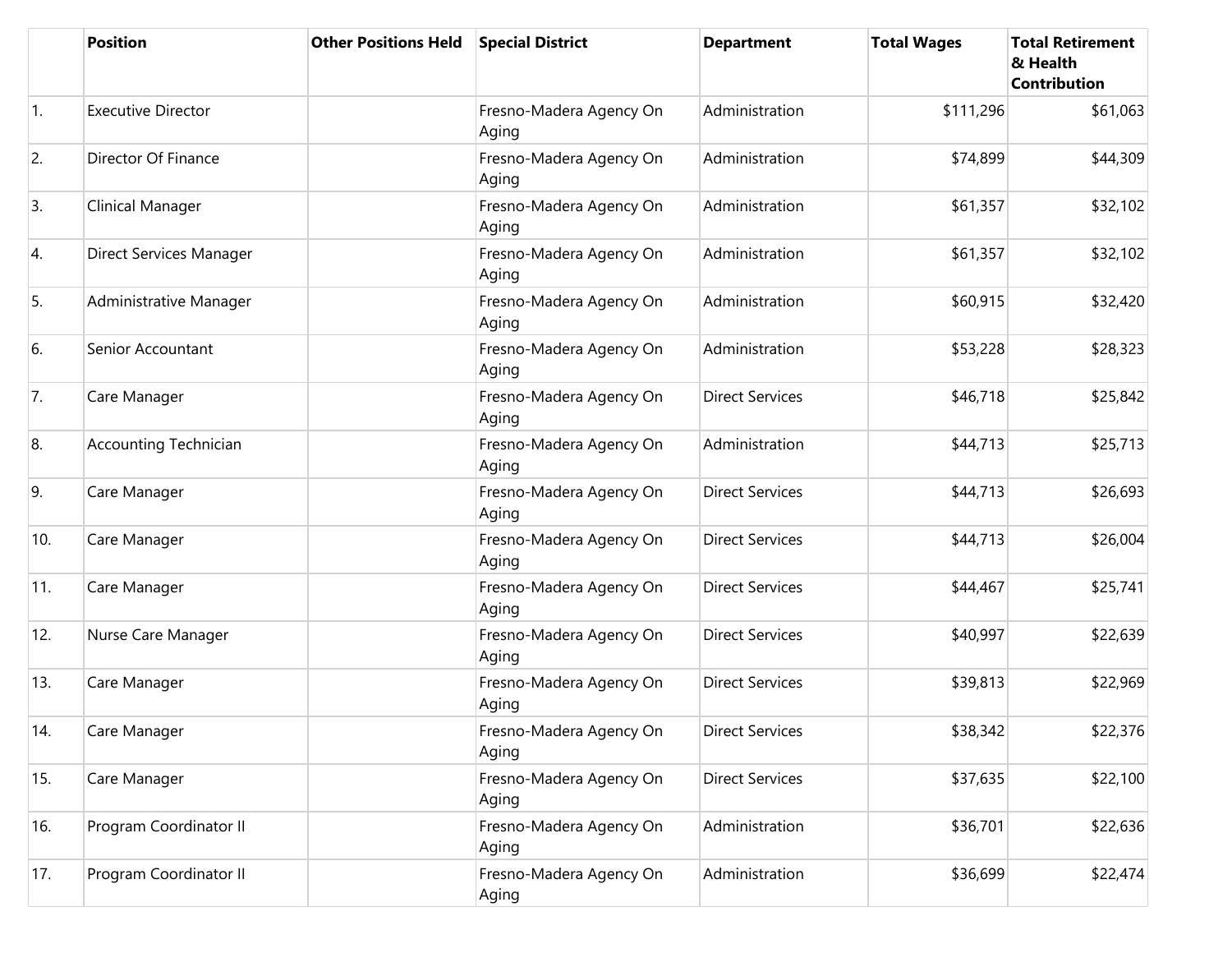| 18. | Program Coordinator               | Fresno-Madera Agency On<br>Aging                     | Administration         | \$34,862 | \$21,717 |
|-----|-----------------------------------|------------------------------------------------------|------------------------|----------|----------|
| 19. | Program Coordinator               | Fresno-Madera Agency On<br>Aging                     | Administration         | \$33,287 | \$21,201 |
| 20. | Program Coordinator               | Fresno-Madera Agency On<br>Aging                     | Administration         | \$33,287 | \$21,201 |
| 21. | <b>Facilities Maintenance II</b>  | Fresno-Madera Agency On<br>Aging                     | Administration         | \$33,144 | \$21,061 |
| 22. | <b>Accounting Technician</b>      | Fresno-Madera Agency On<br>Aging                     | Administration         | \$32,376 | \$18,898 |
| 23. | Registered Dietitian              | Fresno-Madera Agency On<br>Aging                     | Administration         | \$32,361 | \$14,840 |
| 24. | Care Manager                      | Fresno-Madera Agency On<br>Aging                     | <b>Direct Services</b> | \$32,191 | \$18,897 |
| 25. | <b>Administrative Analyst</b>     | Fresno-Madera Agency On<br>Aging                     | Administration         | \$29,003 | \$18,643 |
| 26. | <b>Facilities Maintenance I</b>   | Fresno-Madera Agency On<br>Aging                     | Administration         | \$27,580 | \$18,077 |
| 27. | Src Program Coordinator           | Fresno-Madera Agency On<br>Aging                     | Administration         | \$26,950 | \$7,049  |
| 28. | <b>Executive Assistant</b>        | Fresno-Madera Agency On<br>Aging                     | Administration         | \$25,287 | \$10,120 |
| 29. | Program Assistant                 | Fresno-Madera Agency On<br>Aging                     | Administration         | \$22,914 | \$14,925 |
| 30. | <b>CPA Consultant</b>             | Fresno-Madera Agency On<br>Aging                     | Administration         | \$19,663 | \$0      |
| 31. | Program Monitor/Network<br>Admin. | Fresno-Madera Agency On<br>Aging                     | Administration         | \$17,198 | \$7,916  |
| 32. | <b>Board Chair</b>                | <b>Five Cities Economic</b><br>Development Authority | Governing Board        | \$0      | \$0      |
| 33. | <b>Board Member</b>               | <b>Five Cities Economic</b><br>Development Authority | Governing Board        | \$0      | \$0      |
| 34. | <b>Board Member</b>               | <b>Five Cities Economic</b><br>Development Authority | Governing Board        | \$0      | \$0      |
| 35. | <b>Board Member</b>               | <b>Five Cities Economic</b><br>Development Authority | Governing Board        | \$0      | \$0      |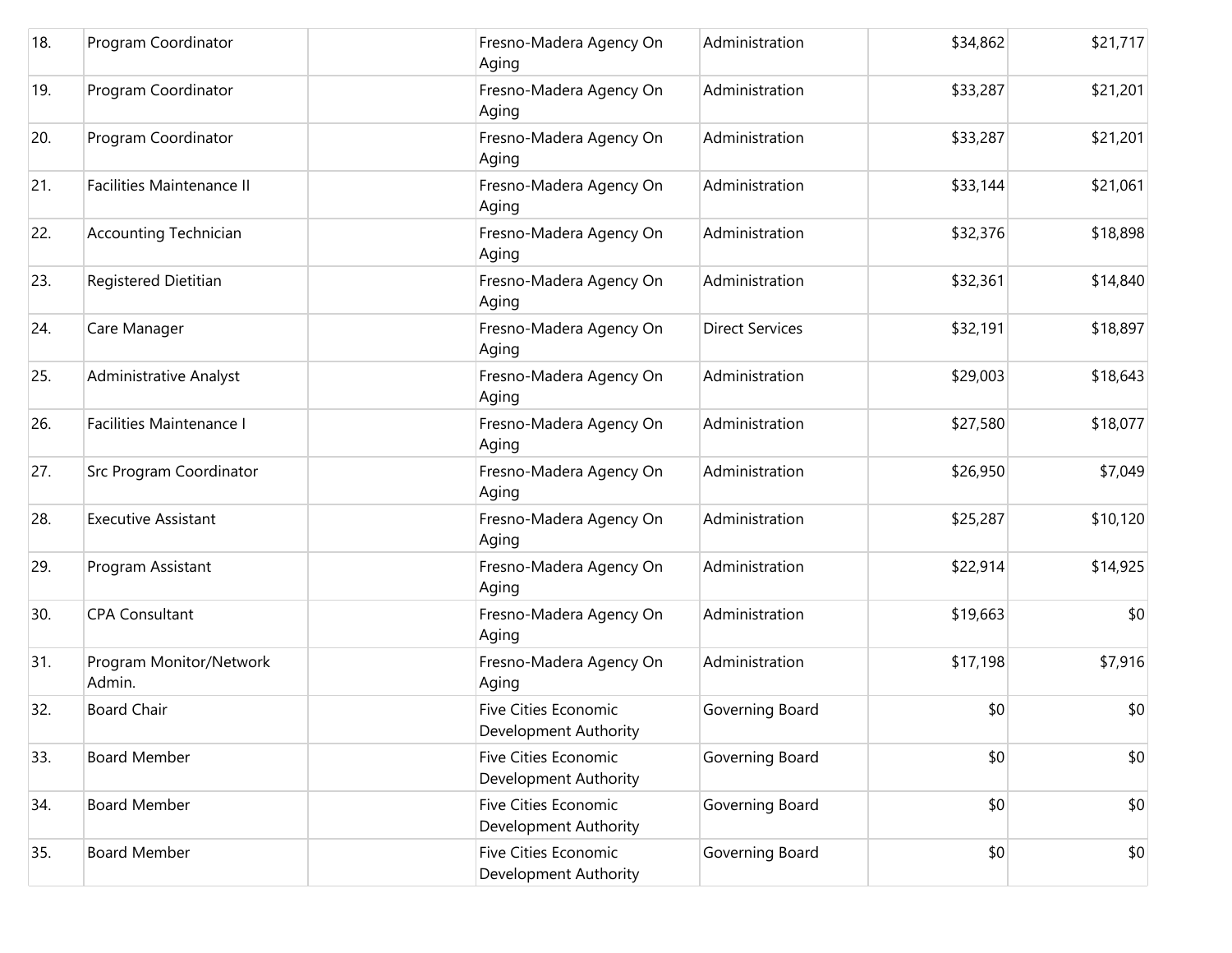| 36. | <b>Board Member</b>     | Five Cities Economic<br>Development Authority                                | Governing Board         | \$0 | \$0 |
|-----|-------------------------|------------------------------------------------------------------------------|-------------------------|-----|-----|
| 37. | <b>Board Member</b>     | <b>Five Cities Economic</b><br>Development Authority                         | Governing Board         | \$0 | \$0 |
| 38. | <b>Board Member</b>     | <b>Five Cities Economic</b><br>Development Authority                         | Governing Board         | \$0 | \$0 |
| 39. | <b>Board Vice Chair</b> | <b>Five Cities Economic</b><br>Development Authority                         | Governing Board         | \$0 | \$0 |
| 40. | Chair                   | Fresno County Neighborhood<br><b>Stabilization Joint Powers</b><br>Authority | <b>Board Member</b>     | \$0 | \$0 |
| 41. | Director                | Fresno-Madera Agency On<br>Aging                                             | <b>Advisory Council</b> | \$0 | \$0 |
| 42. | Director                | Fresno-Madera Agency On<br>Aging                                             | <b>Advisory Council</b> | \$0 | \$0 |
| 43. | Director                | Fresno-Madera Agency On<br>Aging                                             | <b>Advisory Council</b> | \$0 | \$0 |
| 44. | Director                | Fresno-Madera Agency On<br>Aging                                             | <b>Advisory Council</b> | \$0 | \$0 |
| 45. | Director                | Fresno-Madera Agency On<br>Aging                                             | <b>Advisory Council</b> | \$0 | \$0 |
| 46. | Director                | Fresno-Madera Agency On<br>Aging                                             | <b>Advisory Council</b> | \$0 | \$0 |
| 47. | Director                | Fresno-Madera Agency On<br>Aging                                             | <b>Advisory Council</b> | \$0 | \$0 |
| 48. | Director                | Fresno-Madera Agency On<br>Aging                                             | <b>Advisory Council</b> | \$0 | \$0 |
| 49. | Director                | Fresno-Madera Agency On<br>Aging                                             | <b>Advisory Council</b> | \$0 | \$0 |
| 50. | Director                | Fresno-Madera Agency On<br>Aging                                             | Advisory Council        | \$0 | \$0 |
| 51. | Director                | Fresno-Madera Agency On<br>Aging                                             | <b>Advisory Council</b> | \$0 | \$0 |
| 52. | Director                | Fresno-Madera Agency On<br>Aging                                             | <b>Advisory Council</b> | \$0 | \$0 |
| 53. | Director                | Fresno-Madera Agency On<br>Aging                                             | <b>Advisory Council</b> | \$0 | \$0 |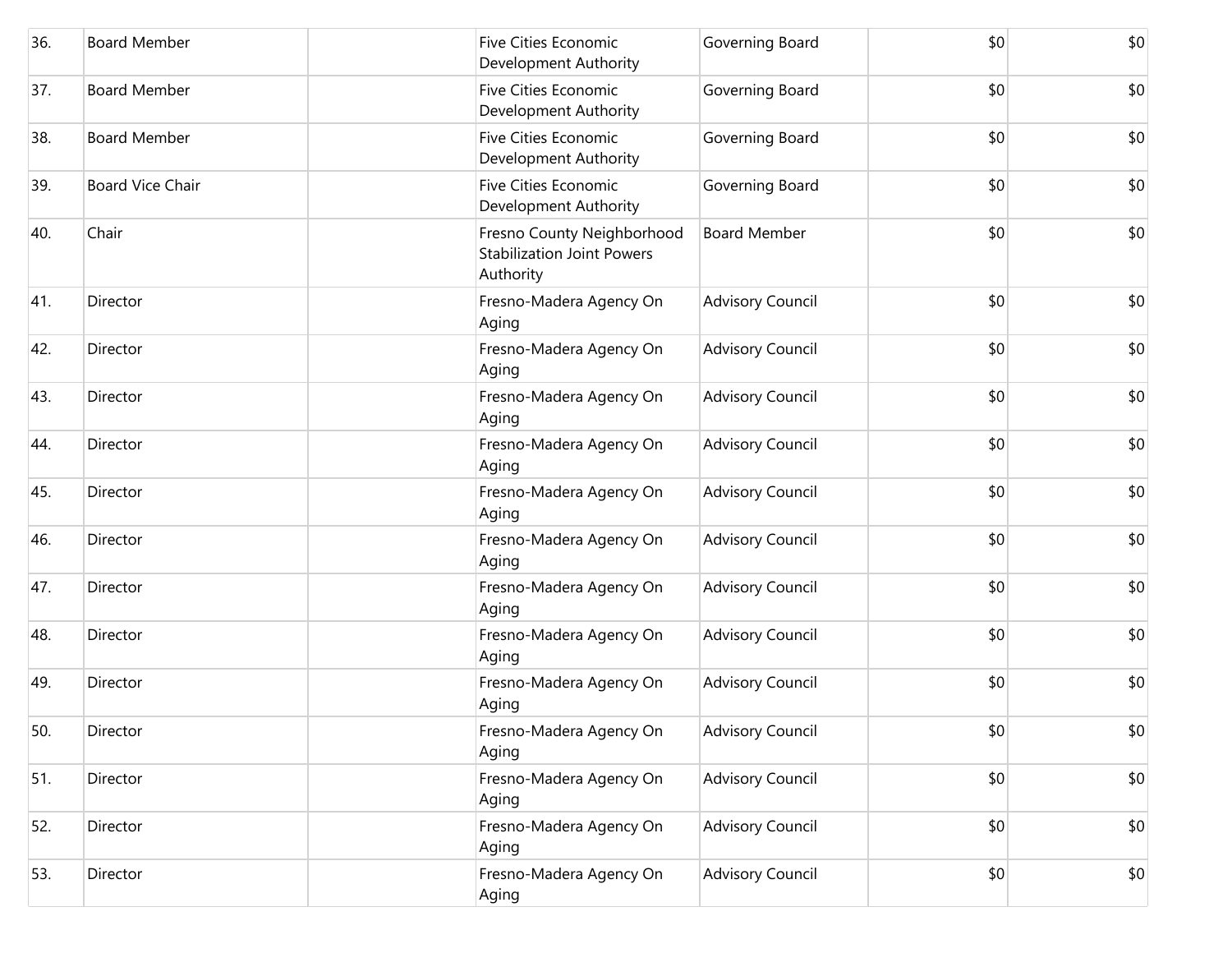| 54. | Director | Fresno-Madera Agency On<br>Aging                                             | <b>Advisory Council</b> | \$0 | \$0 |
|-----|----------|------------------------------------------------------------------------------|-------------------------|-----|-----|
| 55. | Director | Fresno-Madera Agency On<br>Aging                                             | <b>Advisory Council</b> | \$0 | \$0 |
| 56. | Director | Fresno-Madera Agency On<br>Aging                                             | <b>Board Member</b>     | \$0 | \$0 |
| 57. | Director | Fresno-Madera Agency On<br>Aging                                             | <b>Board Member</b>     | \$0 | \$0 |
| 58. | Director | Fresno-Madera Agency On<br>Aging                                             | <b>Board Member</b>     | \$0 | \$0 |
| 59. | Director | Fresno-Madera Agency On<br>Aging                                             | <b>Board Member</b>     | \$0 | \$0 |
| 60. | Director | Fresno-Madera Agency On<br>Aging                                             | <b>Board Member</b>     | \$0 | \$0 |
| 61. | Director | Fresno-Madera Agency On<br>Aging                                             | <b>Board Member</b>     | \$0 | \$0 |
| 62. | Director | Fresno-Madera Agency On<br>Aging                                             | <b>Board Member</b>     | \$0 | \$0 |
| 63. | Director | Fresno-Madera Agency On<br>Aging                                             | <b>Board Member</b>     | \$0 | \$0 |
| 64. | Director | Fresno-Madera Agency On<br>Aging                                             | <b>Board Member</b>     | \$0 | \$0 |
| 65. | Director | Fresno-Madera Agency On<br>Aging                                             | <b>Board Member</b>     | \$0 | \$0 |
| 66. | Director | Fresno-Madera Agency On<br>Aging                                             | <b>Board Member</b>     | \$0 | \$0 |
| 67. | Director | Fresno-Madera Agency On<br>Aging                                             | <b>Board Member</b>     | \$0 | \$0 |
| 68. | Director | Fresno-Madera Agency On<br>Aging                                             | <b>Board Member</b>     | \$0 | \$0 |
| 69. | Director | Fresno-Madera Agency On<br>Aging                                             | <b>Board Member</b>     | \$0 | \$0 |
| 70. | Director | Fresno-Madera Agency On<br>Aging                                             | <b>Board Member</b>     | \$0 | \$0 |
| 71. | Member   | Fresno County Neighborhood<br><b>Stabilization Joint Powers</b><br>Authority | <b>Board Member</b>     | \$0 | \$0 |